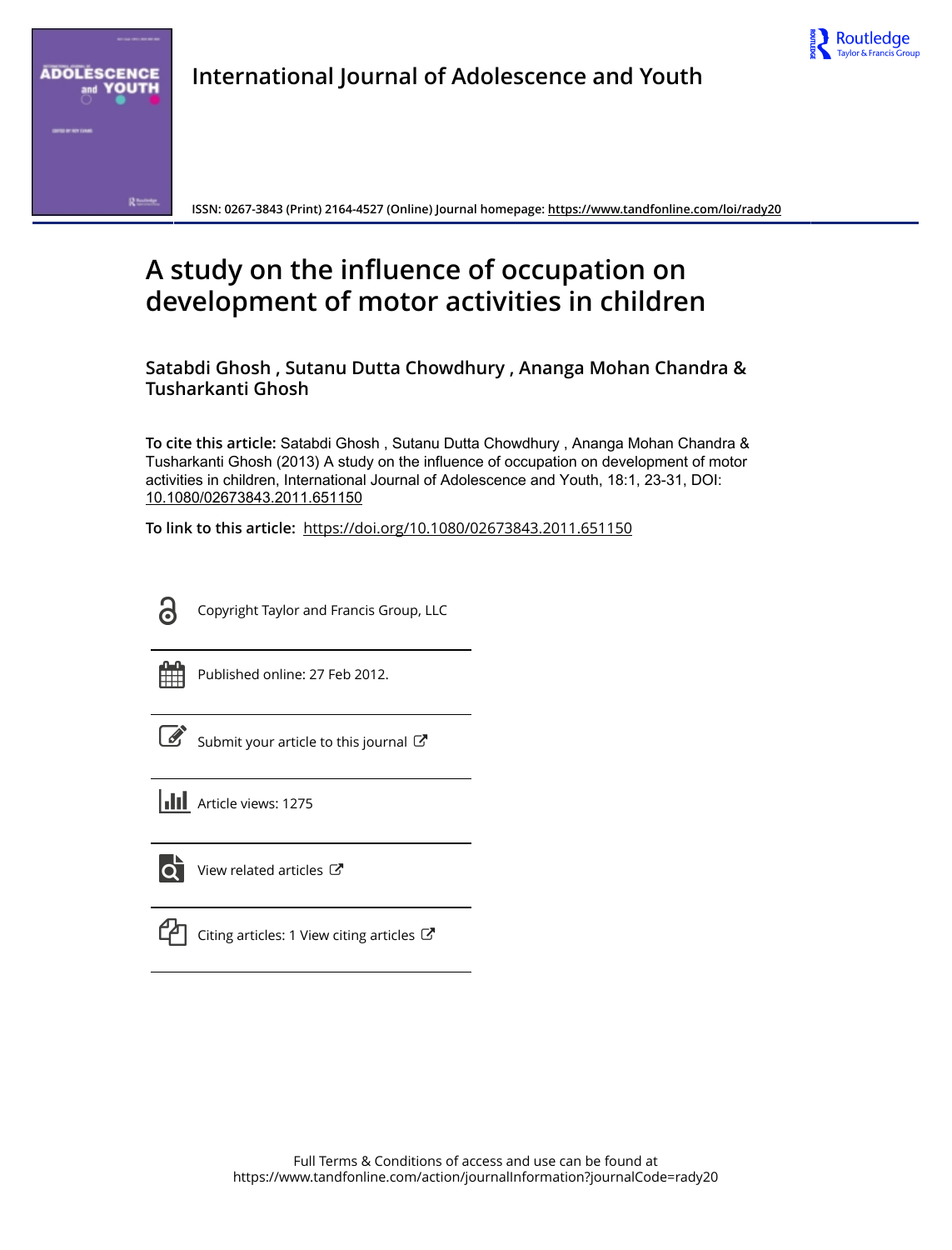**}** Routledge Taylor & Francis

## A study on the influence of occupation on development of motor activities in children

Satabdi Ghosh, Sutanu Dutta Chowdhury, Ananga Mohan Chandra and Tusharkanti Ghosh\*

Department of Physiology, University of Calcutta, Kolkata, India

(Received 7 December 2011; final version received 15 December 2011)

The study was aimed to assess the role of nutritional status and socio-economic status, body composition and occupation on motor development. The height, weight and skinfold thickness of bicep, tricep, suprailiac, subscapula and thigh of 144 boys aged 10–14 years were measured. Nutritional and socio-economic statuses were also measured. The Bruininks–Oseretsky Test of Motor Proficiency – Second Edition – Short Form was used to assess children's motor ability. Mean values of fine motor development tests of schoolboys were significantly higher than those of hotel boys and bookbinders. Schoolboys and bookbinders showed significantly higher mean values of gross motor development than those of hotel boys. Occupation itself is strongly associated with fine motor development, while it is identified as a partial determinant for gross motor development. Nutritional status and socio-economic status of surveyed boys appear to be significant predictors for their fine and gross motor development.

Keywords: occupation; nutritional status; socio-economic status; motor development; motor skill; undernutrition

#### Introduction

Motor development is the gradual process by which a child gains use and coordination of the large muscles of the legs, trunk and arms and the smaller muscles of the hands. Motor development includes age-related changes in posture and movements, the two basic ingredients of motor behaviour (Deurenberg, Guricci, Deurenberg-Yap, & Hautvast, 2005). Motor skill is a learned series of movements that combine to produce a smooth, efficient action. Neuromuscular development starts in embryonic stage and it continues after birth. The role of nutritional and socio-economic factors in motor development, in both prenatal and postnatal stages, has been reported by several workers (Benefice, Fouere, Maline, & Beunen, 1996; Bobbio, Morcillo, Barros, & Concalves, 2007; Booth et al., 1999; Groos, 1991). These factors may affect motor development by impairing brain growth and development (Leiva, Inzunza, Perez, & Castro, 2001) and/or by influencing the physical growth and body composition (Pollitt et al., 1994). Studies from different parts of the world have also shown that development of motor skill is closely associated with physical activity in both children and adolescent (Okely, Booth, & Patterson, 2001; Wrotniak, Epstein, Dorn, Jones, & Kondills, 2006). In other words, physical activity has been found to be an additional determinant of motor performance along with other factors. But, as the physical activity may vary with different occupational categories, the development of both fine and

<sup>\*</sup>Corresponding author. Email: tusharkantighosh53@yahoo.in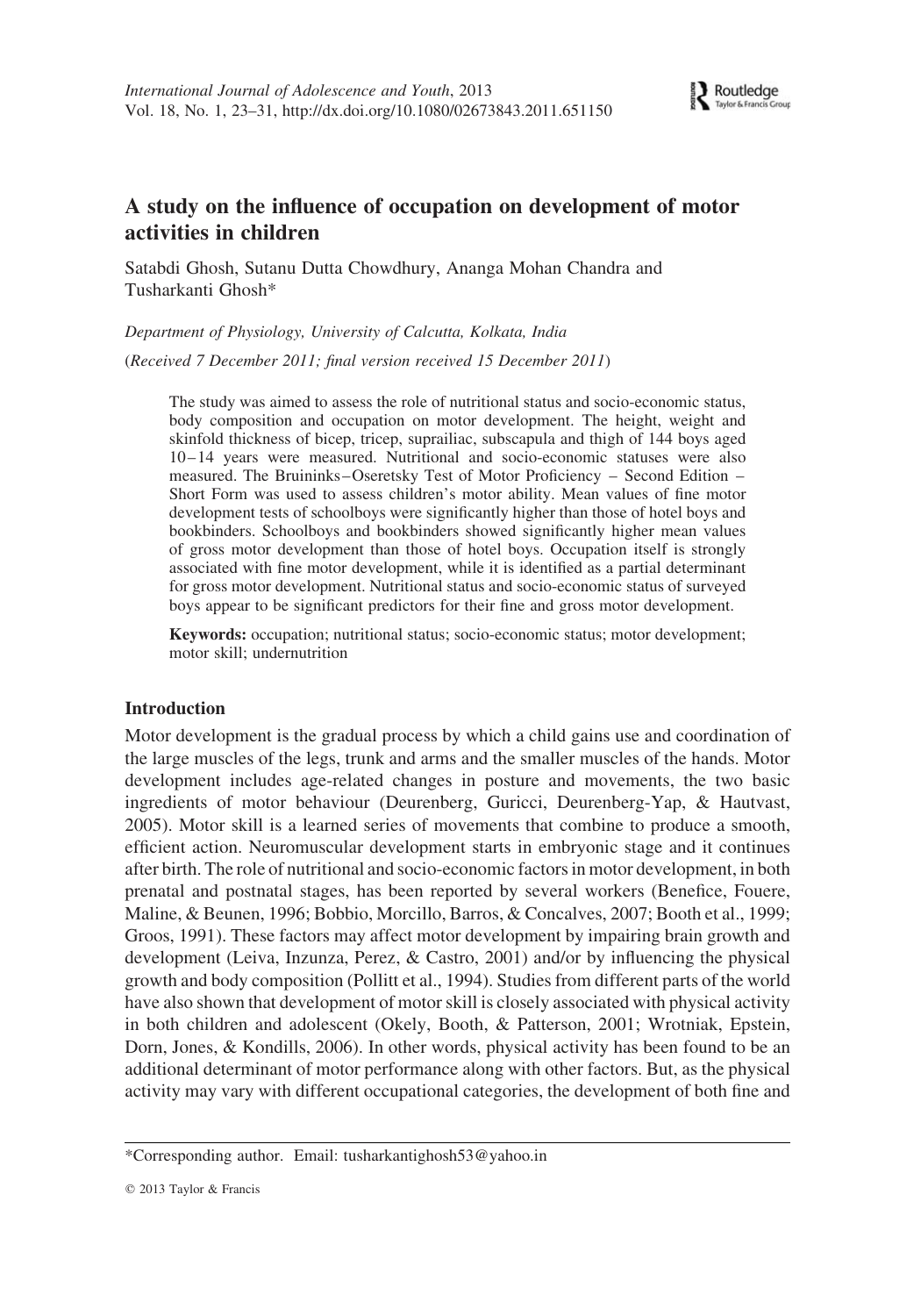## 24 S. Ghosh et al.

gross motor skills may be changed with occupational variations. There is no such report that clearly suggests the motor performance varies with different occupational categories. Study on the association between motor performance and occupation may provide information regarding the role of occupational factor on motor development. Therefore, the purpose of the present study was to characterise the fine and gross motor development of 10–14-year-old boys with three different occupational categories such as schoolboys, hotel boys and bookbinders, and to assess the role of nutritional and socio-economic status (SES), body composition and occupation on their motor development.

## Methods and materials

## Study population

A total of 144 boys (75 schoolchildren, 34 roadside hotel workers and 35 binding workers) aged 10–14 years were examined in this study. Schoolchildren were taken randomly from primary and secondary sections of a school named South Sub-Urban School, Bhawanipore, Kolkata. Data were collected after obtaining consent from parents and school authorities. Roadside hotel workers of roadside hotels were arranged from Patwar Bagan Street and Paikpara area of Kolkata. Binding workers were arranged from Rajabazar area of Kolkata. In the case of roadside hotel workers and binding workers, data were collected after obtaining consent from parents and their proprietor. Children with any systemic disease or with major surgical operations for neurological, sensory or motor problems that could influence their motor proficiency were excluded from participating in the study. The protocol and procedures employed were in accordance with the human ethical guidelines of Helsinki Declaration (Touitou, Portaluppi, Smolensky, & Rensing, 2004).

## Socio-economic status

SES was measured using the updated Kuppusswami scale (Kumar, Shekhar, Kumar, & Kundu, 2007), which is based on monthly family income, parental education and parental occupation. Structured questionnaires were used to collect information on socioeconomic characteristics of subjects' families from their parents and/or school authorities.

## Anthropometrics

The height and weight of each child was measured by standard techniques (Lee  $\&$  Nieman, 2007). The body mass index (BMI) was also calculated. The skinfold thickness of bicep, tricep, suprailiac, subscapula and thigh were measured using a Holtains skinfold caliper with a constant spring pressure of  $10 \text{ g/sq m}$ . Three measurements of each skinfold location were taken.

## Nutritional status

Both chronic and acute nutritional status was assessed by using height-for-age and weightfor-age z-score values of the World Health Organization (1983), respectively.

## Percentage of body fat, fat mass and fat-free mass

For estimating the percentage of body fat (BF%) from the skinfold thickness, the formula developed by Slaughter et al. and cited in Cameron, Griffiths, and Wright (2004) was used. This equation is the sum of tricep skinfold (TRSF) and subscapular skinfold (SSSF) to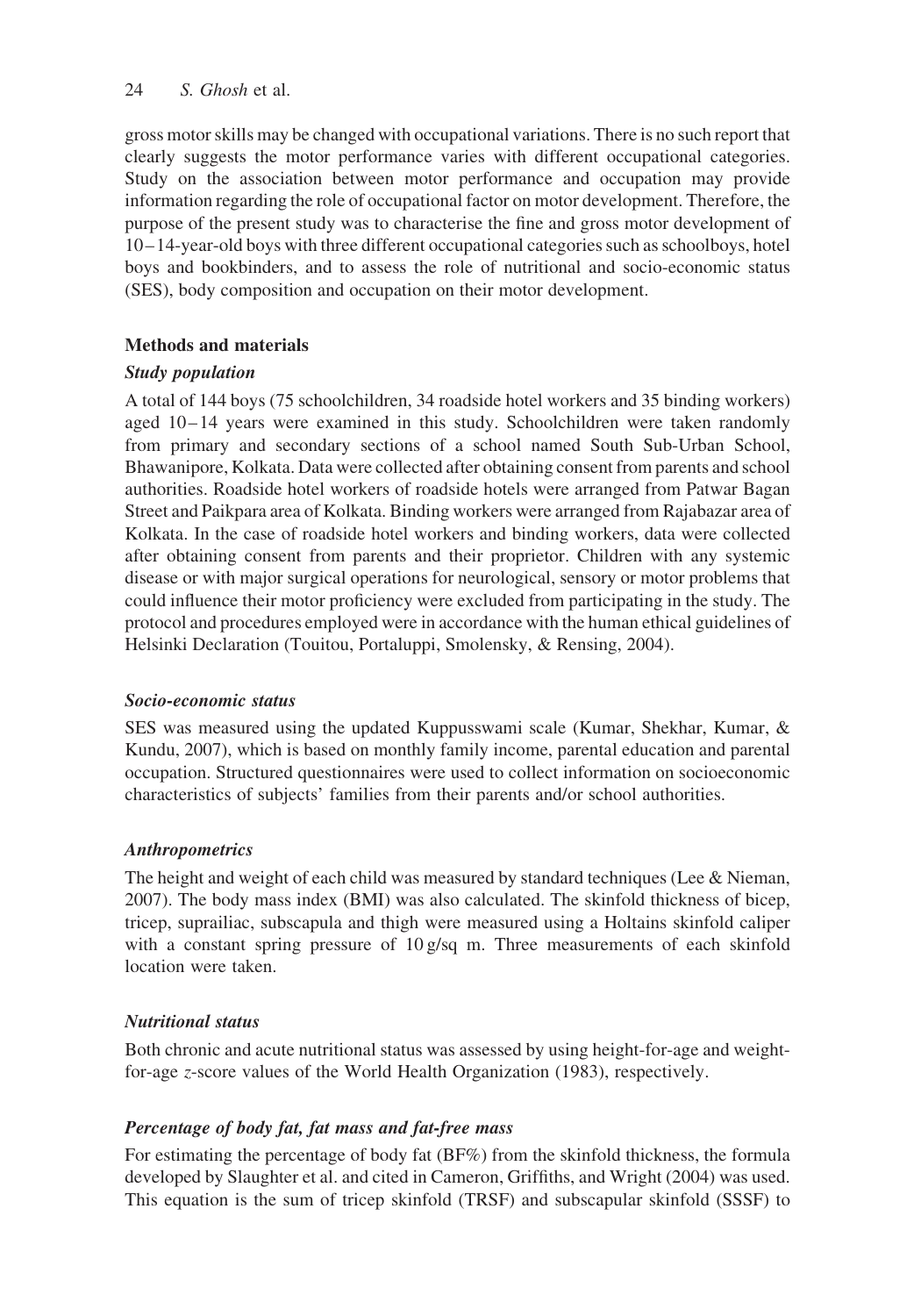predict the body fat. Fat mass (FM) and fat-free mass (FFM) were calculated (Lee  $\&$ Nieman, 2007). The formulae are as follows:

$$
BF\% = 1.21(TRSF + SSSF) - 0.008(TRSF + SSSF)^{2} - 3.2
$$
  
FM = (BF\%/100) × bodyweight(kg)  
FFM = bodyweight(kg) - FM(kg)

#### Test for motor performance

The Bruininks–Oseretsky Test of Motor Proficiency – Second Edition – Short Form (BOT-2) was used to assess children's motor ability (Bruininks & Bruininks, 2005). The BOT-2 is a standardised assessment of motor skill achievement commonly used in the assessment of motor abilities in children. In the present study, three items for evaluating fine motor development (Drawing lines through paths – crooked and curved, Copying a star and Copying a square) and three items for evaluating gross motor development (Transferring pennies, One-legged stationary hop and Full push-ups) were performed. In this study the cases of fine items were performed to assess the fine motor precision (Drawing lines through path) and fine motor integration (Copying a square, Copying a star), and gross items were performed to assess the manual dexterity (Transferring pennies), running speed and agility (One-legged stationary hop) and strength (Full push-ups).

#### Statistical analyses

Descriptive statistics such as the mean and standard error of mean for different anthropometrics, body composition parameters and BOT-2 test items (both fine and gross) were computed. Analysis of variance was performed for comparing the data of BOT-2 test items among three occupational groups followed by a least significant difference post-hoc test. Separate multiple regression analyses were used to examine the association between motor proficiency, nutritional status, SES, BF% and BMI using four incremental models. The outcome variables for two separate analyses were total fine and gross motor proficiency scores. First, a linear regression model was used to examine the association between occupation as the only independent variable and motor score. Next (Model 2), nutritional status was added to the model to assess its influence on the association between occupation and motor proficiency. In the third model, SES was added to Model 2. Finally, for Model 4, in order to examine the potential effect of body composition on motor proficiency, we included BF% and BMI as predictor variables. All statistical analyses were performed using SPSS software (version 11.0).

#### Results

#### Anthropometrics

Descriptive statistics of different anthropometric and body composition parameters are shown in Table 1.

#### Socio-economic status

About 6.67%, 92% and 1.33% schoolboys were found in lower middle, upper lower and lower socio-economic classes, respectively. All of the hotel boys and bookbinders were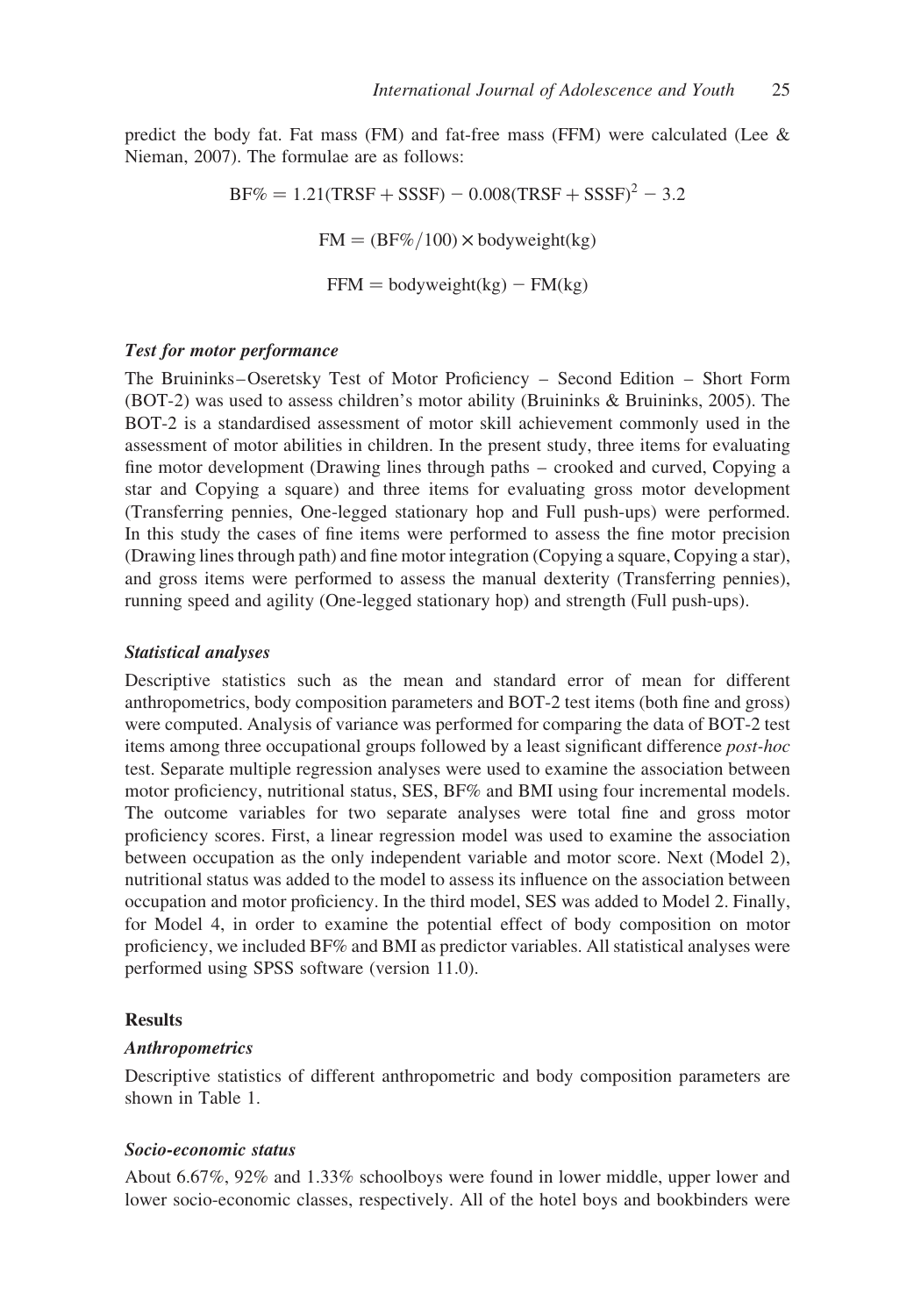| Parameter   | Schoolboys $(n = 75)$ | Hotel boys $(n = 34)$ | Bookbinders ( $n = 35$ ) |
|-------------|-----------------------|-----------------------|--------------------------|
| Height      | $141.02 \pm 1.34$     | $141.02 \pm 1.72$     | $145.01 \pm 1.67$        |
| Weight      | $32.11 \pm 0.97$      | $33.67 \pm 0.89$      | $33.36 \pm 1.39$         |
| <b>BMI</b>  | $16.01 \pm 0.34$      | $16.88 \pm 0.26$      | $15.71 \pm 0.44$         |
| <b>BCSF</b> | $6.44 \pm 0.33$       | $6.89 \pm 0.31$       | $5.28 \pm 0.37$          |
| <b>TRSF</b> | $10.63 \pm 0.49$      | $7.46 \pm 0.26$       | $6.91 \pm 0.36$          |
| <b>SPSF</b> | $8.59 \pm 0.52$       | $6.21 \pm 0.24$       | $6.78 \pm 0.46$          |
| <b>SBSF</b> | $9.98 \pm 0.61$       | $6.84 \pm 0.19$       | $7.86 \pm 0.49$          |
| <b>THSF</b> | $15.49 \pm 0.58$      | $8.55 \pm 0.25$       | $9.48 \pm 0.46$          |
| BF%         | $16.18 \pm 0.88$      | $12.41 \pm 0.41$      | $12.75 \pm 0.73$         |
| FM          | $5.67 \pm 0.47$       | $4.21 \pm 0.19$       | $4.45 \pm 0.45$          |
| <b>FFM</b>  | $26.44 \pm 0.59$      | $29.46 \pm 0.76$      | $28.91 \pm 1.02$         |

Table 1. Values of different parameters in schoolboys, hotel boys and bookbinders.

Data presented as mean  $\pm$  standard error of the mean. BMI, body mass index; BCSF, biceps skinfold; TRSF, triceps skinfold; SPSF, suprailiac skinfold; SBSF, subscapular skinfold; THSF, thigh skinfold; BF%, percentage of body fat; FM, fat mass; FFM, fat-free mass.

Table 2. Distribution of surveyed boys in different groups of socio-economic status.

| Socio-economic status | <b>Schoolboys</b> | Hotel boys   | <b>Bookbinders</b> |
|-----------------------|-------------------|--------------|--------------------|
| Lower middle          | 5(6.67%)          |              |                    |
| Upper lower           | 69(92%)           |              |                    |
| Lower                 | $1(1.33\%)$       | 34 $(100\%)$ | 35 $(100\%)$       |

found to be in the lower socio-economic class. Thus the SES of schoolboys was found to be better than the other two groups (Table 2).

#### Nutritional status

About 29.33% of schoolboys were found in the moderate  $(-2 \text{ to } -2.99 \text{ z-score})$  category of chronic undernutrition (height-for-age) compared with 5.88% and 8.57% of hotel boys and bookbinders, respectively. Similarly, a major percentage of schoolboys (26.67%) was found in the moderate ( $-2$  to  $-2.99$  z-score) category of acute undernutrition (weight-forage) compared with 5.88% and 14.29% of hotel boys and bookbinders, respectively. Very few per cent of subjects (5.33% of schoolboys, 2.94% of hotel boys and 2.86% of bookbinders) were observed in the severe category of chronic undernutrition (Table 3).

Table 3. Nutritional status of schoolboys, hotel boys and bookbinders.

|                 | Schoolboys  |             |             | Hotel boys  | <b>Bookbinders</b> |             |  |
|-----------------|-------------|-------------|-------------|-------------|--------------------|-------------|--|
| z-score         | Height-for- | Weight-for- | Height-for- | Weight-for- | Height-for-        | Weight-for- |  |
| category        | age $(\%)$  | age $(\%)$  | age $(\%)$  | age $(\%)$  | age $(\%)$         | age $(\%)$  |  |
| $\geq 0.99$     | 19(25.33)   | 15(20.00)   | 3(8.82)     | 12 (35.29)  | 17 (48.57)         | 5(14.29)    |  |
| $-1$ to $-1.99$ | 30(40.00)   | 37 (49.33)  | 28 (82.35)  | 20 (58.82)  | 14 (40.00)         | 25(71.43)   |  |
| $-2$ to $-2.99$ | 22(29.33)   | 20(26.67)   | 2(5.88)     | 2(5.88)     | 3(8.57)            | 5(14.29)    |  |
| $\leq$ 3        | 4(5.33)     | 3(4.00)     | 1(2.94)     | 0(0.00)     | 1(2.86)            | 0(0.00)     |  |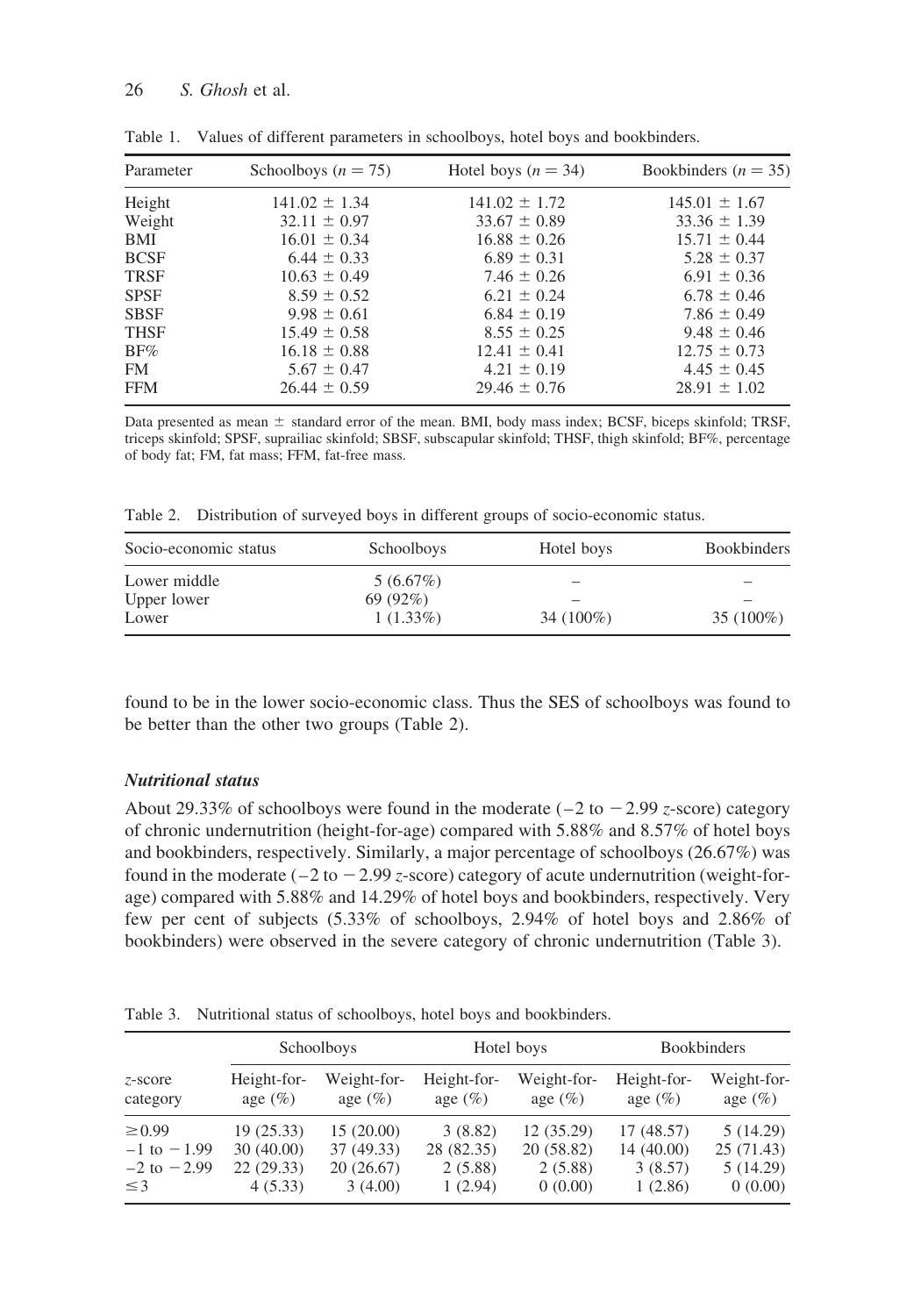#### Motor performances

Mean point values of individual fine tests like Copying square and Copying star, and total point score of fine tests for schoolboys were significantly higher ( $p < 0.01$ ) than those of hotel boys and bookbinders (Table 4). Hotel boys committed a significantly ( $p < 0.01$ ) larger number of errors in the Drawing line in crooked path item than schoolboys and bookbinders. Schoolboys showed significantly higher ( $p < 0.05$ ) mean values for individual gross tests like Transferring pennies, One-legged stationary hop, Full push-up and total gross score than those of hotel boys. Mean values of Transferring pennies, Onelegged stationary hop and total gross score for bookbinders were also significantly higher  $(p < 0.001)$  than those of hotel boys. The total standardised score of schoolboys was significantly higher ( $p < 0.01$ ) than those of hotel boys and bookbinders, and that of bookbinders was significantly higher ( $p < 0.001$ ) than hotel boys.

#### Regression analyses

Stepwise regression analyses showed that occupation alone (Model 1) or with nutritional status (Model 2) has significant impact ( $p < 0.001$ ) on fine motor performance (Table 5). SES was also found to be a significant predictor for fine motor development.

Table 6 shows that, except height-for-age z-score and BMI, all other predictor variables such as occupation, weight-for-age z-score, SES and BF% have a significant contribution ( $p < 0.05$ ) to gross motor performance.

#### **Discussion**

The results of the present study clearly suggest that occupation was found to be an influencing factor for both fine and gross motor development. But the influence of occupation seems to be different in the fine and gross motor performance. It appears that occupation itself is strongly associated with fine motor development, while it is identified as a partial determinant for gross motor development. Difference in association between occupation and fine or gross motor performances can be explained by variation of physical activities related to different occupations. Fine motor skills involve the use of very precise motor movement in order to achieve an especially delicate task, which includes ability to manipulate small objects, transfer objects from hand to hand and various hand–eye coordination tasks (Auburt, 2007). Indeed, fine motor development refers to the development of skills involving the smaller muscle groups such as muscle movements of hands and fingers. On the other hand, gross motor developments are natural type of response pattern that a child acquires with daily physical activities like locomotion, recreational activities and other non-occupational works (Auburt, 2007). The physical movements involved with occupational work can further influence the development of gross and fine motor movements.

Occupation-wise variations in both fine and gross motor performances were much pronounced in the comparative analyses of performance score of three occupational groups in different fine and gross motor items. It has been observed that the fine motor performance scores in schoolboys were better than that of other two occupational groups. The schoolboys of the present study are more likely to engage with fine motor tasks such as writing, drawing, grasping objects, reaching out to objects, releasing the objects and turning the wrist in various directions. The schoolboys are familiar in writing and drawing activities that give them more advantage to score better in fine motor performances than other two occupational groups. Schoolboys also scored better in gross motor items as they may participate more in different types of sports and game items, which lead to refine their gross motor skills that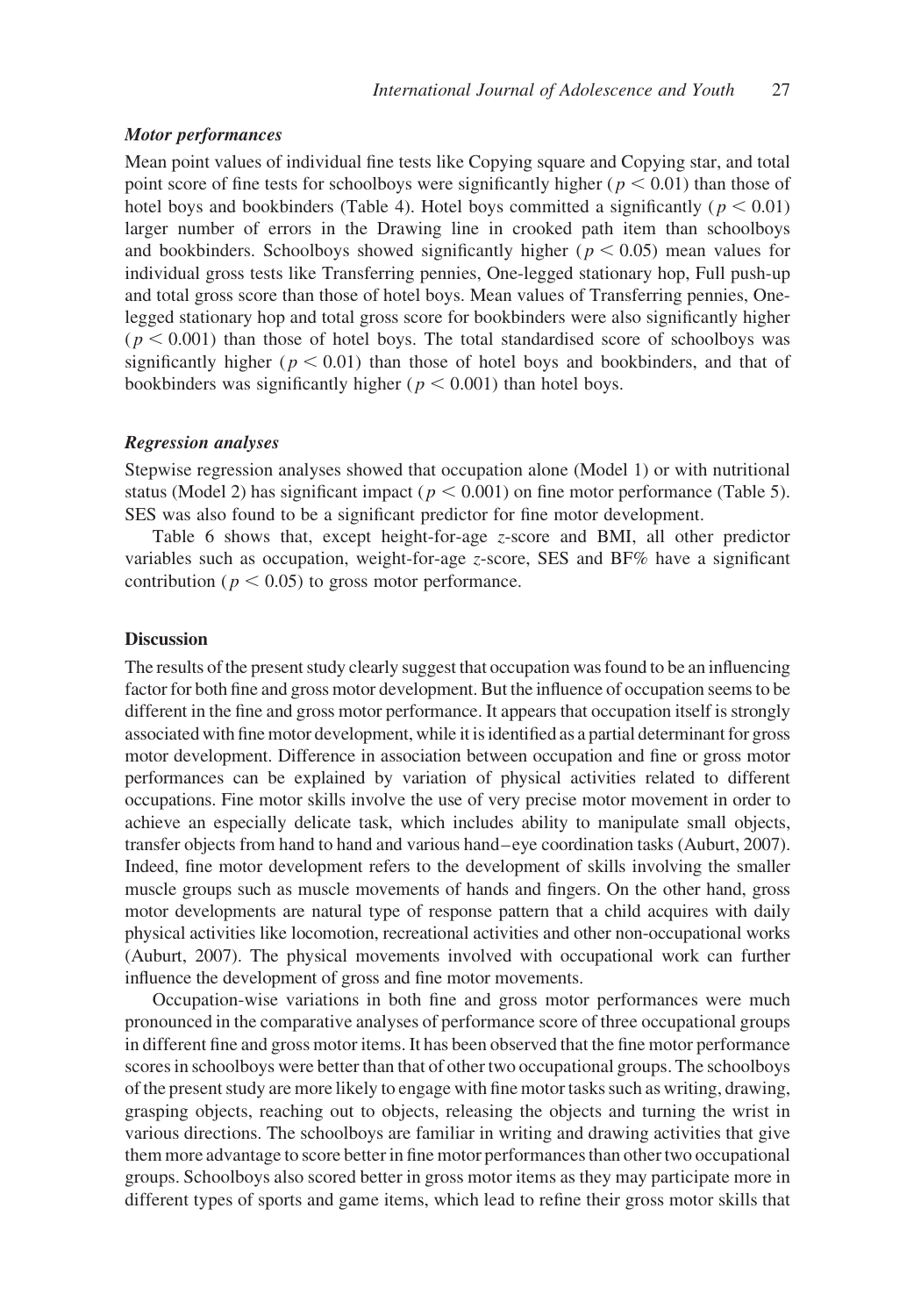| BOT-2 test                              | Schoolboys        | Hotel boys       |                  |        | Bookbinders $F$ ratio (2141) $Post-hoc$ results (LSD method)                                                                                                                                 |
|-----------------------------------------|-------------------|------------------|------------------|--------|----------------------------------------------------------------------------------------------------------------------------------------------------------------------------------------------|
| Fine tests                              |                   |                  |                  |        |                                                                                                                                                                                              |
| Drawing line in crooked path (number    | $0.62 \pm 0.39$   | $2.29 \pm 0.63$  | $0.29 \pm 0.29$  | 4.31   | $HB > SB**$ and $HB > BB**$                                                                                                                                                                  |
| of errors)                              |                   |                  |                  |        |                                                                                                                                                                                              |
| Copying square (points)                 | $4.92 \pm 0.1$    | $4.21 \pm 0.16$  | $4.58 \pm 0.21$  | 14.46  | $SB > HBs$ and $SB > BB$ **                                                                                                                                                                  |
| Copying star (points)                   | $3.23 \pm 0.2$    | $0.83 \pm 0.25$  | $1.55 \pm 0.32$  | 26.13  | $SB > HB***$ and $SB > BB***$                                                                                                                                                                |
| Total score of fine tests               | $(4.99 \pm 0.27)$ | $0.71 \pm 0.48$  | $12.97 \pm 0.45$ | 34.89  | $SB > HBs$ ***, $SB$ > $BB$ *** and $BB > HBs$ ***                                                                                                                                           |
| Gross tests                             |                   |                  |                  |        |                                                                                                                                                                                              |
| Transferring pennies (number of pennies | $15.34 \pm 0.46$  | $12.48 \pm .69$  | $15.89 \pm 0.47$ | 8.97   | $SB > HB***$ and $BB > HB***$                                                                                                                                                                |
| in $15 s$                               |                   |                  |                  |        |                                                                                                                                                                                              |
| đ<br>One legged stationary hop (number  | $36.49 \pm 0.56$  | $20.02 \pm 0.51$ | $34.29 \pm 0.58$ | 193.21 | $\mathrm{SB} > \mathrm{HB}$ ***, $\mathrm{SB} \times \mathrm{BB}$ and $\mathrm{BB} > \mathrm{HB}$ ***                                                                                        |
| correct hops in 15 s)                   |                   |                  |                  |        |                                                                                                                                                                                              |
| Full push-up (number of correct push-up | $7.87 \pm 0.57$   | $6.01 \pm 0.39$  | $7.69 \pm 0.31$  | 2.94   | SB > HBs                                                                                                                                                                                     |
| $\ln 30 s$                              |                   |                  |                  |        |                                                                                                                                                                                              |
| Total score of gross tests              | $17.89 \pm 0.31$  | $13.59 \pm 0.44$ | $17.89 \pm 0.24$ | 42.21  | $SB > HB***$ and $BB > HB***$                                                                                                                                                                |
| Total standardised score                | $32.89 \pm 0.43$  | $24.29 \pm 0.76$ | $30.86 \pm 0.56$ | 60.31  | $SB > HB***$ , SB $> BB**$ and BB $> HB***$                                                                                                                                                  |
|                                         |                   |                  |                  |        | Data presented as mean $\pm$ standard error of the mean. BB, bookbinders; HB, hotel boys, LSD, least significant difference: SB, schoolboys. * $p < 0.05$ , ** $p < 0.001$ , *** $p < 0.001$ |

Table 4. Fine and gross items scores and total BOT-2 scores in schoolboys, hotel boys and bookbinders. Table 4. Fine and gross items scores and total BOT-2 scores in schoolboys, hotel boys and bookbinders.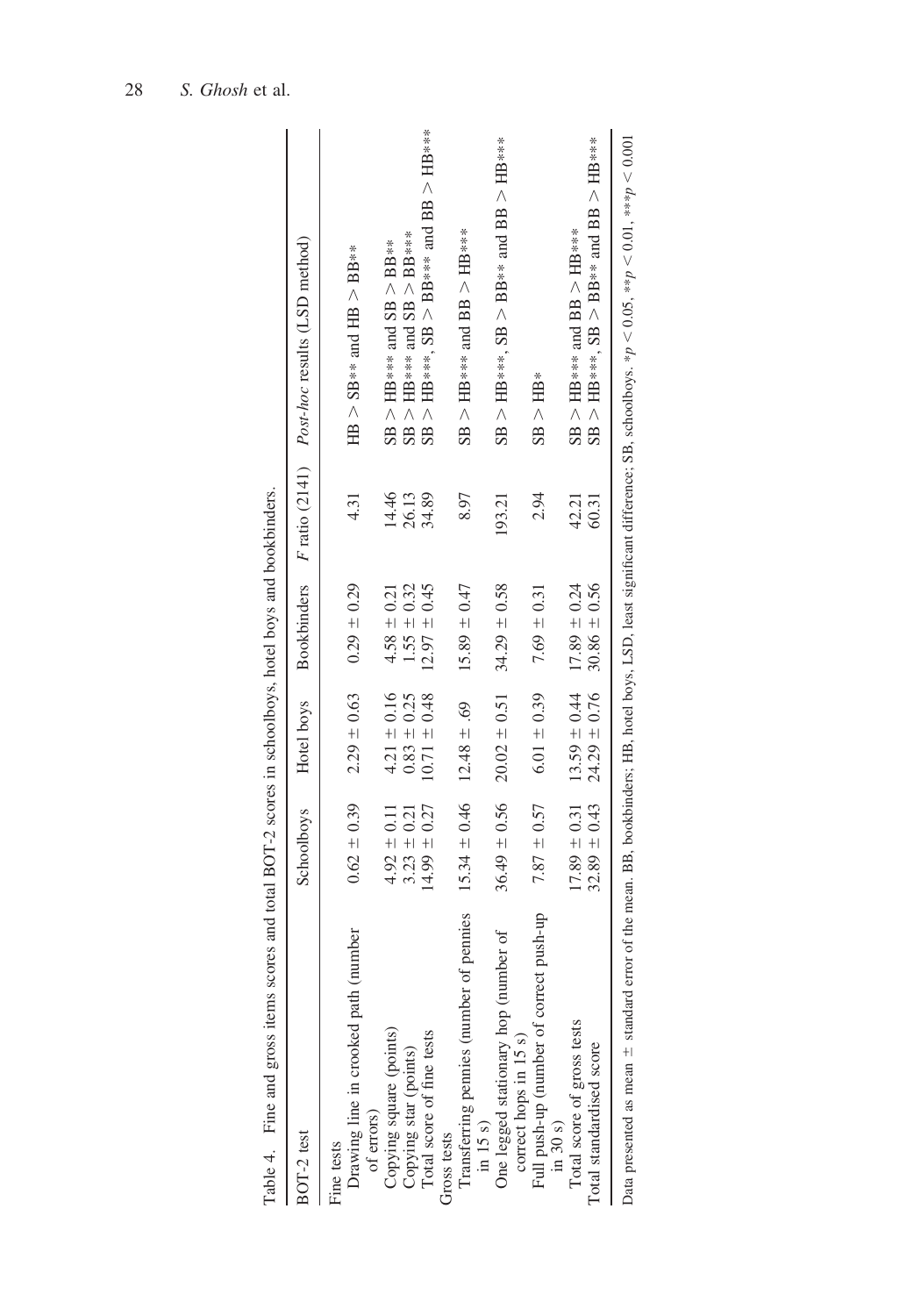|            | Beta (95% confidence interval) |              |           |       | Changes in $R^2$    |
|------------|--------------------------------|--------------|-----------|-------|---------------------|
|            | Unstandardised                 | Standardised | $p$ value | $R^2$ | from previous model |
| Model 1    |                                |              |           |       |                     |
| Occupation | 1.32                           | 0.36         | 0.001     | 0.129 | 0.129               |
| Model 2    |                                |              |           |       |                     |
| Occupation | 1.427                          | 0.285        | 0.001     | 0.198 | 0.068               |
| HAZ.       | 0.994                          | 0.253        | 0.003     |       |                     |
| WAZ        | 0.986                          | 0.229        | 0.006     |       |                     |
| Model 3    |                                |              |           |       |                     |
| Occupation | 0.588                          | 0.16         | 0.221     | 0.224 | 0.026               |
| HAZ        | 0.894                          | 0.227        | 0.008     |       |                     |
| WAZ.       | 1.074                          | 0.25         | 0.003     |       |                     |
| <b>SES</b> | 0.355                          | 0.276        | 0.032     |       |                     |
| Model 4    |                                |              |           |       |                     |
| Occupation | 0.49                           | 0.133        | 0.311     | 0.241 | 0.017               |
| HAZ.       | 0.737                          | 0.187        | 0.066     |       |                     |
| WAZ        | 0.953                          | 0.221        | 0.097     |       |                     |
| <b>SES</b> | 0.32                           | 0.249        | 0.045     |       |                     |
| BMI        | 0.147                          | 0.124        | 0.375     |       |                     |
| BF%        | 0.218                          | 0.176        | 0.081     |       |                     |

Table 5. Stepwise regression models for the association between fine motor performance and nutritional status (HAZ, WAZ), SES and body composition (BMI and BF%).

Note: Dependent variable = fine motor score. BF%, percentage of body fat; BMI, body mass index; HAZ, height-for-age z-score; SES, socio-economic status; WAZ, weight-for-age z-score.

| Beta (95% confidence interval) |              |           |       | Changes in $R^2$ from |
|--------------------------------|--------------|-----------|-------|-----------------------|
| Unstandardised                 | Standardised | $p$ value | $R^2$ | previous model        |
|                                |              |           |       |                       |
| 0.415                          | 0.115        | 0.17      | 0.013 | 0.013                 |
|                                |              |           |       |                       |
| 0.456                          | 0.127        | 0.125     | 0.11  | 0.97                  |
| 0.877                          | 0.227        | 0.012     |       |                       |
| 1.369                          | 0.324        | 0.001     |       |                       |
|                                |              |           |       |                       |
| 1.174                          | 0.326        | 0.014     | 0.213 | 0.103                 |
| 0.683                          | 0.177        | 0.039     |       |                       |
| 1.54                           | 0.365        | 0.001     |       |                       |
| 0.689                          | 0.546        | 0.001     |       |                       |
|                                |              |           |       |                       |
| 1.342                          | 0.372        | 0.005     | 0.256 | 0.043                 |
| 0.345                          | 0.089        | 0.374     |       |                       |
| 1.142                          | 0.27         | 0.041     |       |                       |
| 0.646                          | 0.512        | 0.001     |       |                       |
| 0.292                          | 0.251        | 0.07      |       |                       |
| 0.131                          | 0.273        | 0.007     |       |                       |
|                                |              |           |       |                       |

Table 6. Stepwise regression models for the association between gross motor performance and nutritional status (HAZ, WAZ), SES and body composition (BMI and BF%).

Note: Dependent variable = gross motor score. BF%, percentage of body fat; BMI, body mass index; HAZ, height-for-age z-score; SES, socio-economic status; WAZ, weight-for-age z-score.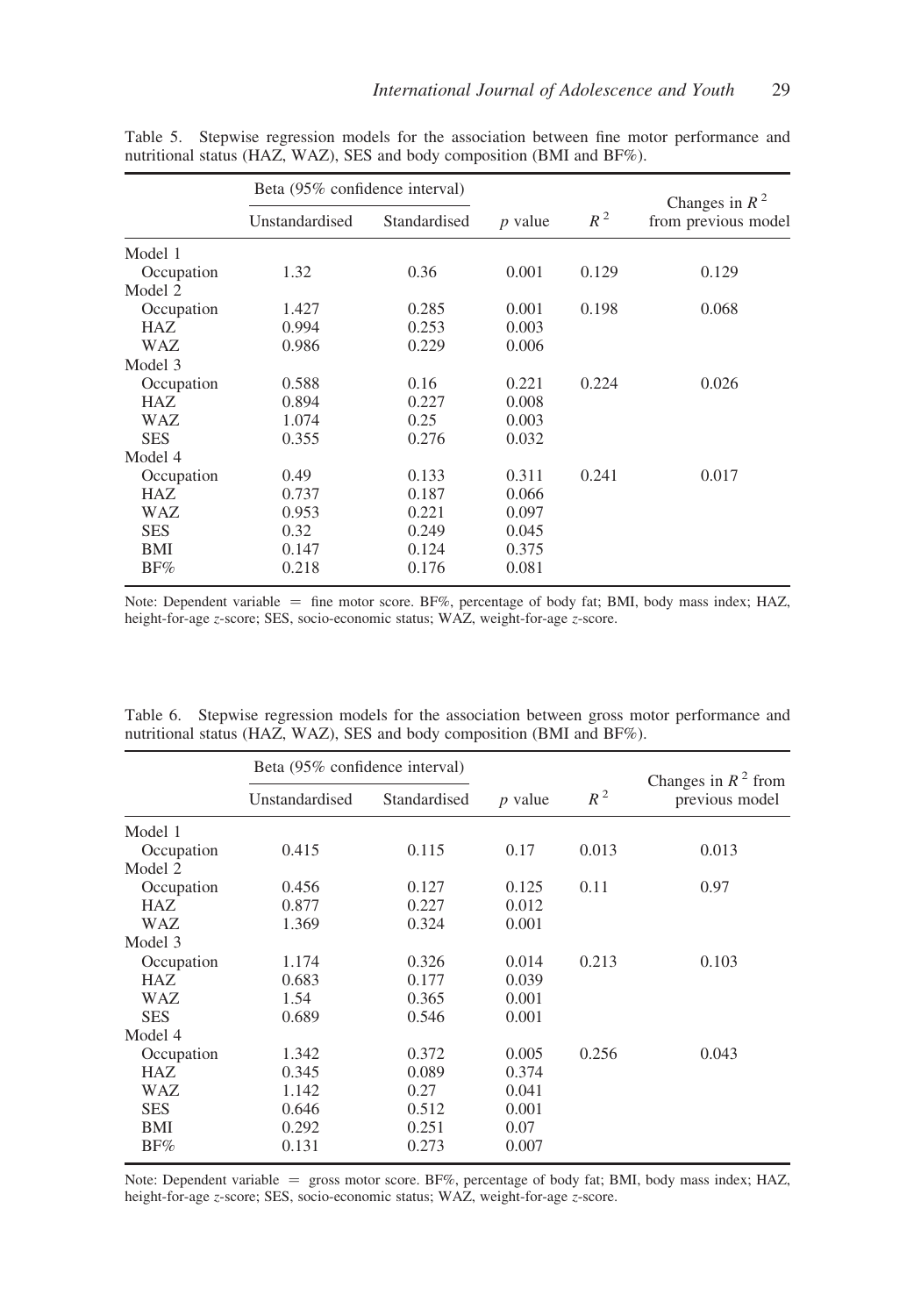may make the occupational difference in gross motor performances more prominent. However, gross motor performance of school boys was comparable with that of bookbinders. Bookbinders of the present study are mainly involved in unskilled work in the binding factory such as carrying of load, punching boards, preparation of gum paste and helping skilled workers. All these activities mostly required gross muscular movements and very little fine muscular activities. Regular participation of bookbinders in their habitual physical movements helped them to perform better in gross motor performance. It is widely believed that the habitual physical activities and motor skills are strongly related to each other in childhood and adolescence (McKenzie, Sallis, & Broyles, 2004; Okely et al., 2007). In addition, as the schoolboys belong to a comparatively higher SES than the subjects of other two groups, this might also be a contributing factor for their overall better motor performance. This study provides support for the relationship between motor proficiency and occupation. However, there are a few methodological points to consider in interpreting these results. As the study was cross-sectional, the direction and impact of the relationship between motor proficiency and occupation cannot be determined.

Nutritional status and SES of the surveyed boys appear to be significant predictors for both fine and gross motor development. Similar observations have been reported by other research workers in children of different countries (Bobbio et al., 2007; Chowdhury, Wrotniak, & Ghosh, 2010; Pollitt et al., 1994;). Nutritional status may alter the learning process by influencing brain development and physical growth, and accordingly modify the movement proficiency of the children by adjusting the strength, power, coordination and perception (Stanfield, 1993; Zernicke & Schneider, 1993). SES is related to living conditions that may contribute to motor development by modifying the opportunities for social contacts and learning.

Therefore, this study indicates that occupation itself is strongly associated with fine motor development, while it is identified as a partial determinant for gross motor development. Nutritional status and SES of surveyed boys appear to be significant predictors for their fine and gross motor development.

#### Notes on contributors

Satabdi Ghosh passed an MSc in human physiology in 2010 and has started working on neuromuscular development under the guidance of Tusharkanti Ghosh.

Sutanu Dutta Chowdhury is a PhD student of the Department of Physiology working under the guidance of Tusharkanti Ghosh on the nutritional status of Santal children.

Ananga Mohan Chandra is a senior professor of the Department of Physiology and has guided many students for PhD degrees. He has expertise in the field of ergonomics and is actively involved with this research work.

Tusharkanti Ghosh is at present working as a professor in physiology at the University of Calcutta. He earned his MSc and PhD from the University of Calcutta and thereafter joined the Department of Pharmacology, Howard University, USA, as a postdoctoral research fellow. He has been teaching physiology in many undergraduate and postgraduate departments of different universities of India for more than 32 years. His current research interests include neuroimmunemodulation, cognitive and motor development in children, community health and nutrition, and physiology in hypobaric environment.

#### References

Auburt, E.J. (2007). Motor development in the normal child. Pediatrics physical therapy (4th ed., pp. 15–30). Philadelphia: Lippincott Williams & Wilkins.

Benefice, E., Fouere, T., Malina, R.M., & Beunen, G. (1996). Anthropometric and motor characteristics of Senegalese children with different nutritional histories. Child: Care, Health and Development, 22, 151–165.